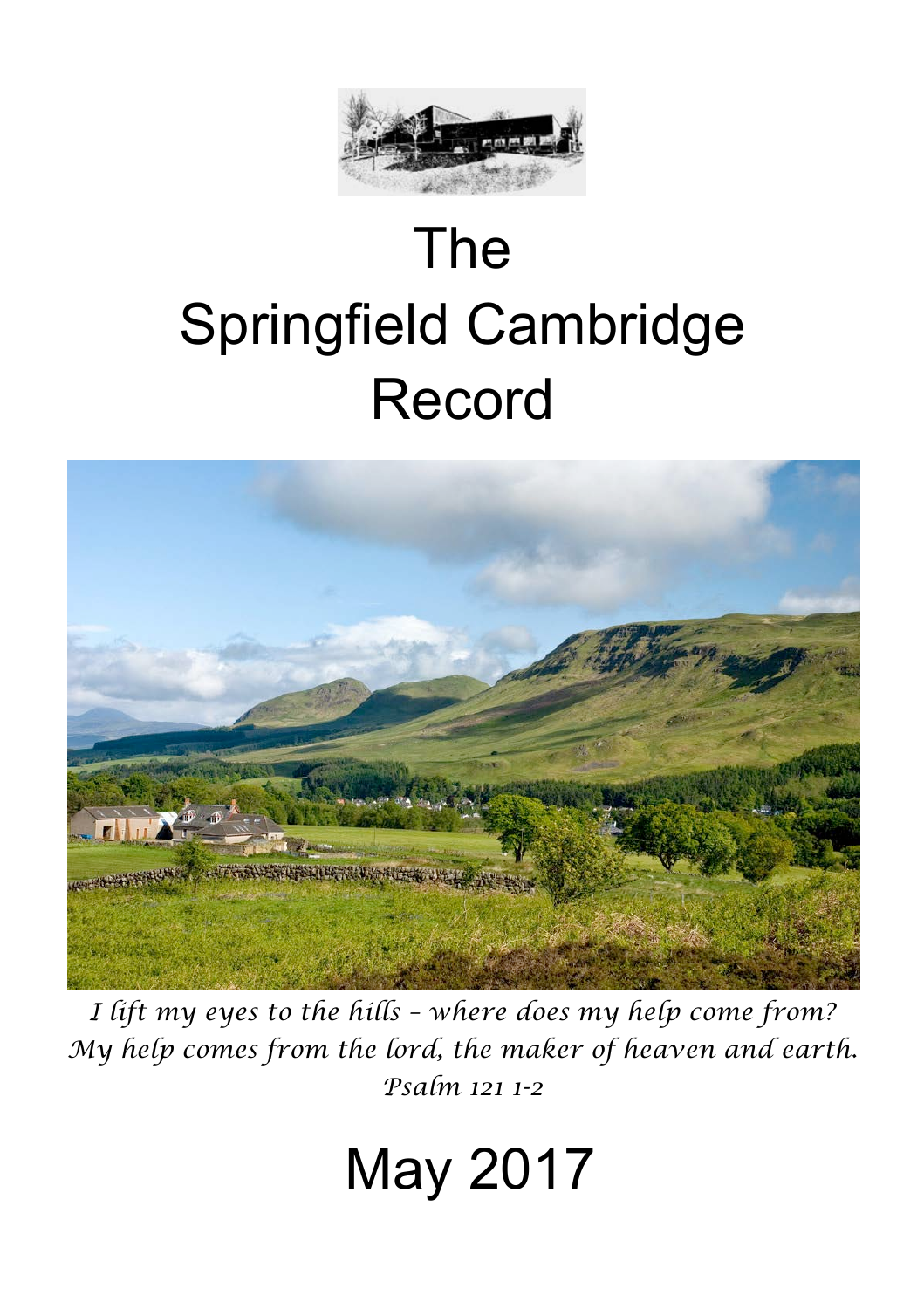#### **Minister**

Rev IAN TAYLOR, BD, ThM 64 Miller Drive, Bishopbriggs, G64 1FB  $\bullet$  0141 772 1540  $\bullet$ itaylor@churchofscotland.org.uk

> **Session Clerk** JAMES (JIM) SCOTT

#### **Clerk to the Congregational Board** SANDRA McDOUGALL

#### **Church Office**

Mondays 10 am – 12 noon Isobel Lawson, Margery Gough, Sheila Bryce, Moyra Ewing Wednesdays 10 am – 12 noon Janette Gray and Christine Smith  $\mathbf{\widehat{E}}$ 0141 772 1596 <sup>o</sup>springfieldcamb@btconnect.com

> **Musical Director** ALAN A. CRAIG, B.Mus, PGCE

**Treasurer** JIM KERR **T** 0141 772 6015  $\Diamond$  jameskerr@fsmail.net

**Gift Aid Convenor Non Gift Aid Convenor** DAVID LOCKHART ELLEN ROBERTSON

> **"The Record" Editor** JAMES ROBERTSON

**Church Officer** JIM TONNER **雷** 0141 772 1596 **SpringfieldCambridgeChurch 49 Springfield Road, BishopbriggsG64 1PN**

> *www.springfieldcambridge.org.uk* **Scottish Charity SC005642**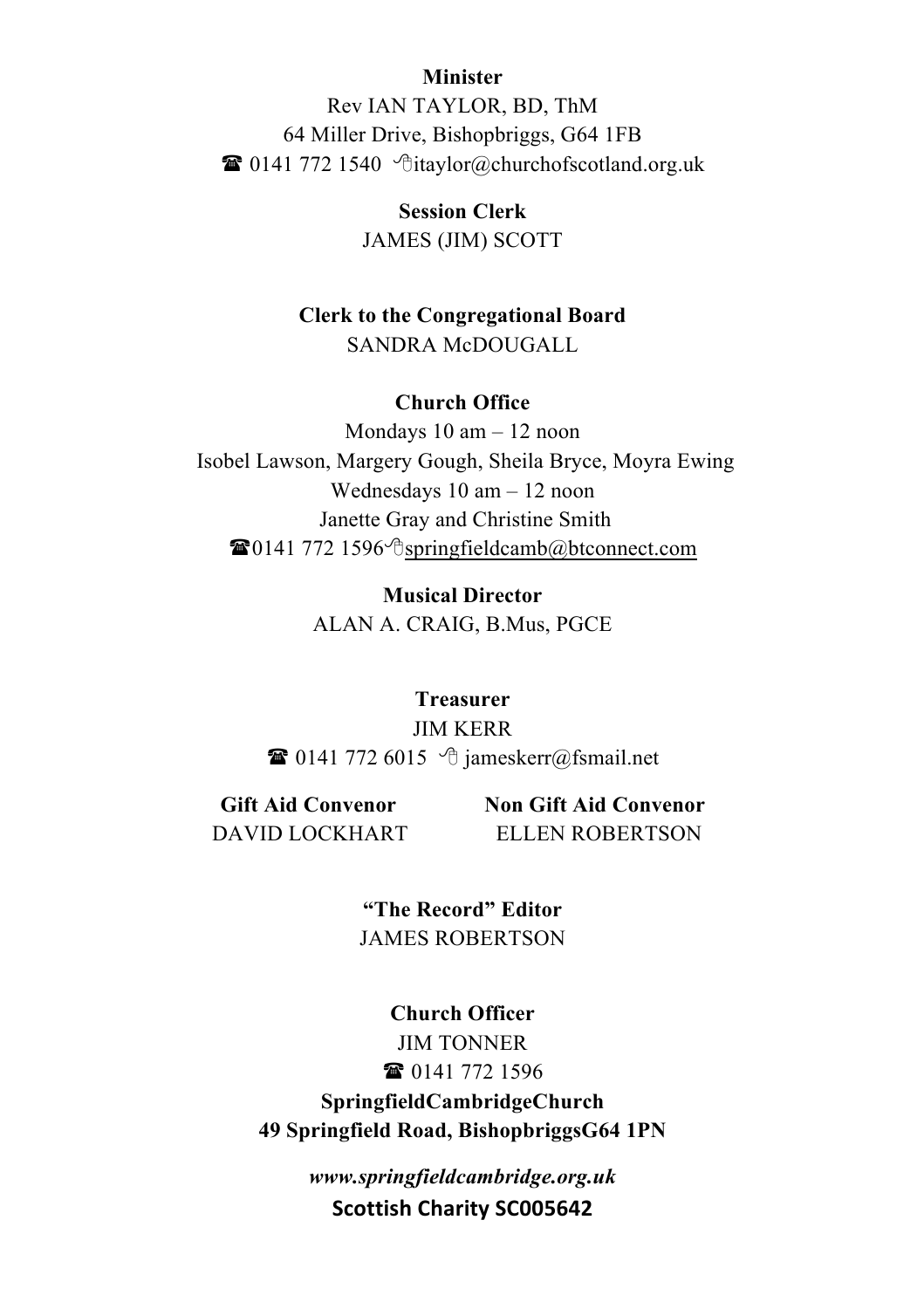**A word from our Minister** 



The original deadline date for articles for this magazine was the 23rd of April. On that day the  $37<sup>th</sup>$  London Marathon was held. In the lead up to this event there was a lot of press coverage around issues of mental health. The principal charity for this year's race was The Heads Together Campaign. The Duke and Duchess of Cambridge and Prince Henry's support for this campaign have brought these issues to the attention of many. Last month's 'Life and Work' magazine and this month's edition again contain features on mental health.

Many years ago I ran in several Glasgow marathons in the 1980's, however, my continuing recovery from an Achilles injury means that I will not be running a marathon any time soon.

However the marathon and issues of mental health have been connected in my own experiences as I have often found myself chatting to people who have experienced difficulties in their lives. The statistics indicate that 1 in 4 of us will at some point in our lives have an issue with our mental health. That means that you, or someone you know, will have been affected by such issues.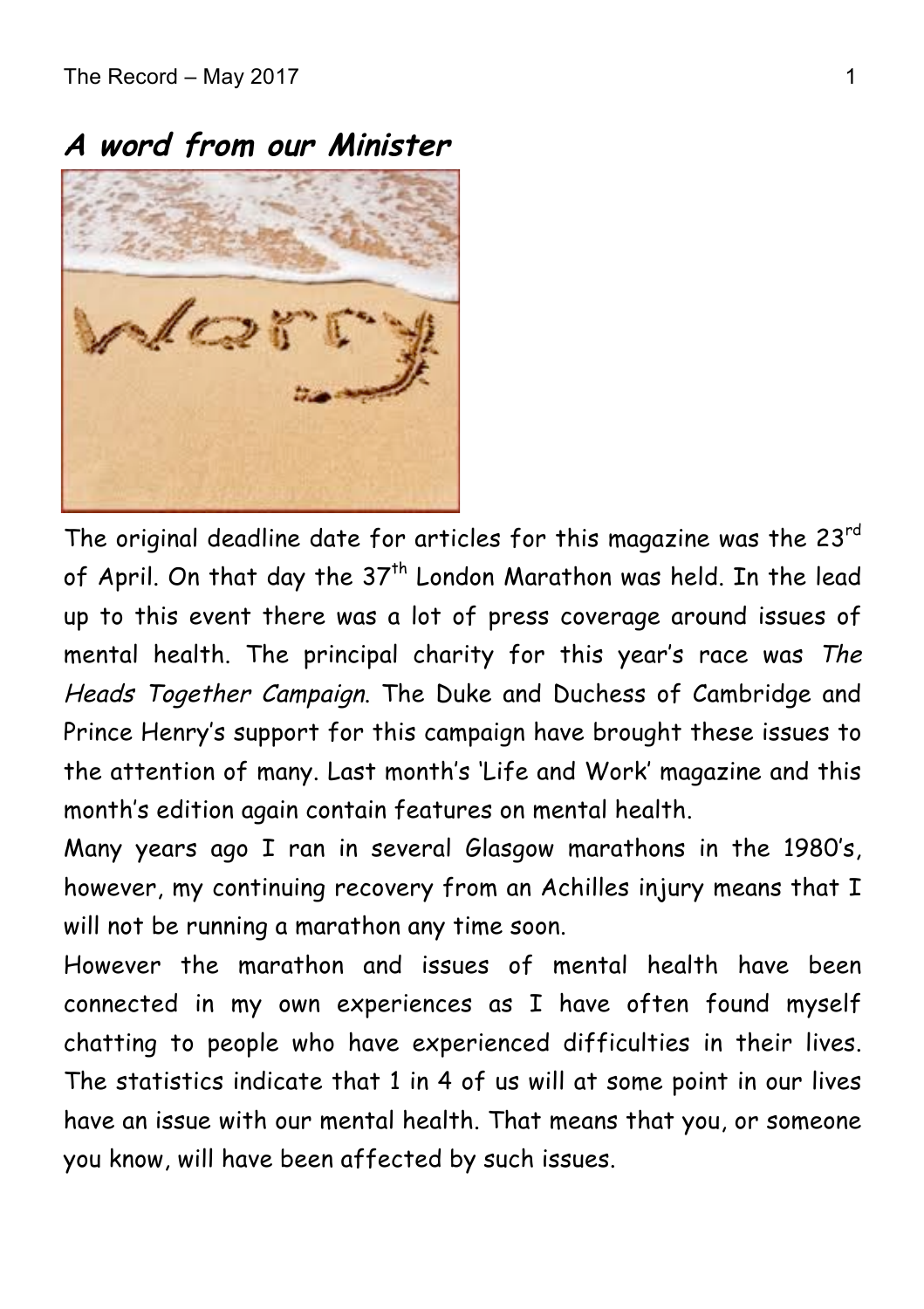How does that fit into our understanding of faith when we or someone we know or love is struggling? How do we respond? This might be a trial of faith for us. How do we cope? And what encourages us when we 'hit the wall'? Maybe we need to persevere – to run 'through the wall' as it were. Maybe we need to let others and God come alongside us, to listen, help and guide us. As Christians we do not journey on our own, we are pilgrims in the company of others.

Many of you I am sure saw the Chorlton Runners athlete David Wyeth struggling as he neared the end of the London Marathon. To his aid came Matthew Rees a Swansea Harrier, who stopped 300 metres from the finish line, foregoing his own early finish, to help a fellow competitor, saying "We'll cross the line together." And so they did. Crowds including Prince William cheered them on, and race officials tweeted, "You've just encompassed everything that's so special about the London Marathon."

The following day, David was interviewed on TV along with Matthew, his 'Good Samaritan' and asked if the positions were altered, would he have stopped and helped Matthew. He said that he would love to think that he would.

This made me think of those who have helped me over the years in my own race for life, and those whom I have tried to help. Getting alongside people is a great challenge and calling in which we can share with God's help. After all "from whence doth come mine aid? My safety cometh from the Lord." Psalm 121

 **Rev Ian Taylor**

When 'i' is replaced By 'we' Even 'illness' Becomes 'Wellness'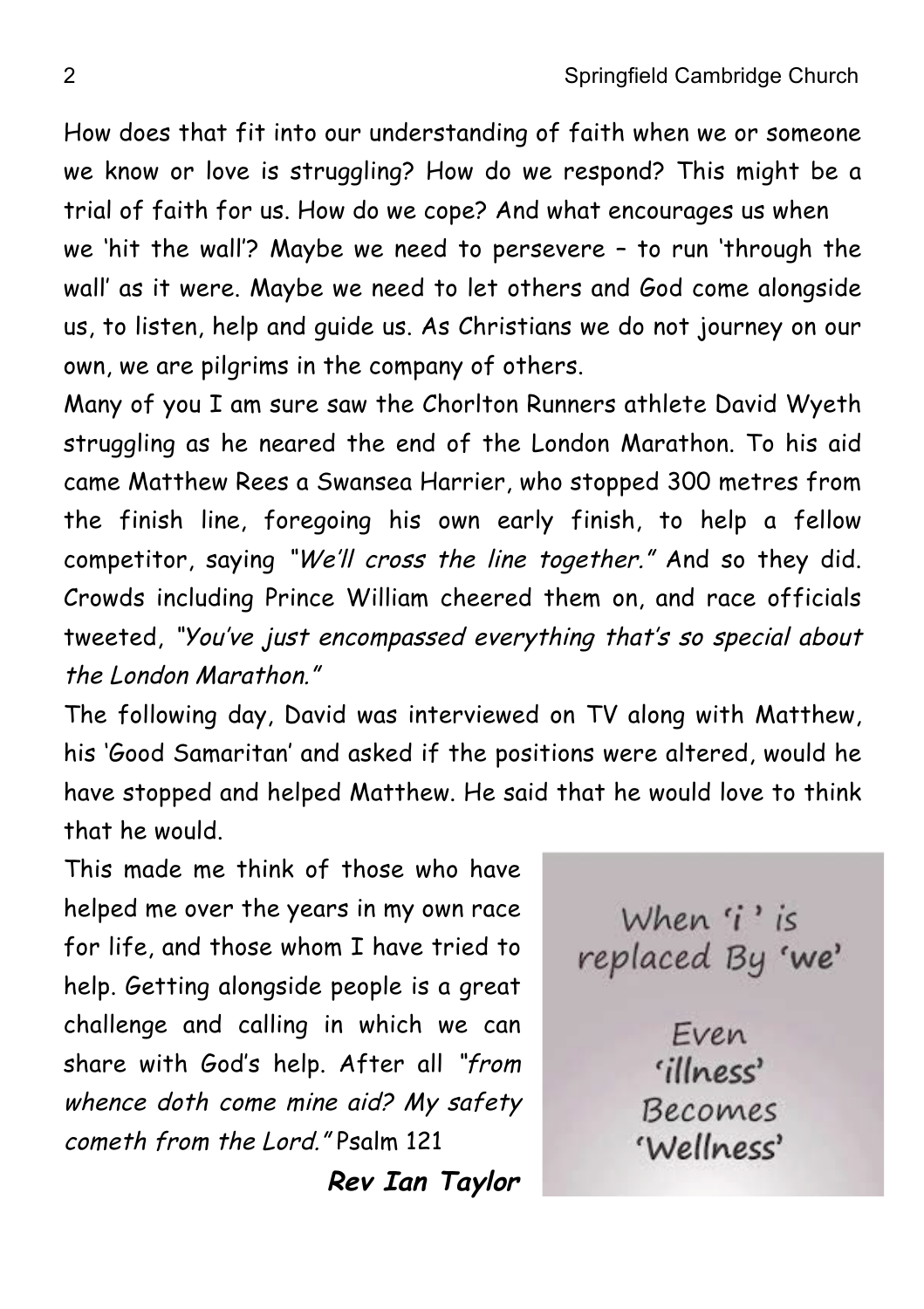#### **Funerals**

| Tuesday 28 <sup>th</sup> March, 2017  | Mrs Joyce Paterson,            |  |
|---------------------------------------|--------------------------------|--|
|                                       | Lilyburn                       |  |
| Friday 31st March, 2017               | Mr Archibald (Archie) Stewart, |  |
|                                       | The Leys                       |  |
| Wednesday 5 <sup>th</sup> April, 2017 | Mr James (Jimmy) Sim,          |  |
|                                       | The Leys                       |  |
| Monday 10 <sup>th</sup> April, 2017   | Mr Alexander (Alex) Wood,      |  |
|                                       | Fourhills Home                 |  |
| Friday 14 <sup>th</sup> April, 2017   | Mr William (Willie) Miller,    |  |
|                                       | Kincardine Drive               |  |
| Friday 14 <sup>th</sup> April, 2017   | Mrs Margaret McKenzie,         |  |
|                                       | Stobhill Care Home             |  |
| Tuesday 18 <sup>th</sup> April, 2017  | Mrs Elizabeth (Betty) Bissett, |  |
|                                       | <b>Lunan Drive</b>             |  |

God of grace and peace, in your Son Jesus Christ, you have given us new birth into a living hope. Strengthen us now to live in the power of the resurrection and keep us united with our loved one from whom in death we are not divided. For you live and reign for ever and ever. Amen.

Mary McDonald and family would like to say thank you to everyone for the messages of condolence and love, and the flowers they received following the death of David. We would also like to say thank you to all who were there to support us at his funeral and also to those who gave practical and prayerful support over the last few difficult years. Thanks also must go to Ian Taylor and Craig McDougall for the parts they played in laying David to rest. We will never forget all your kindness.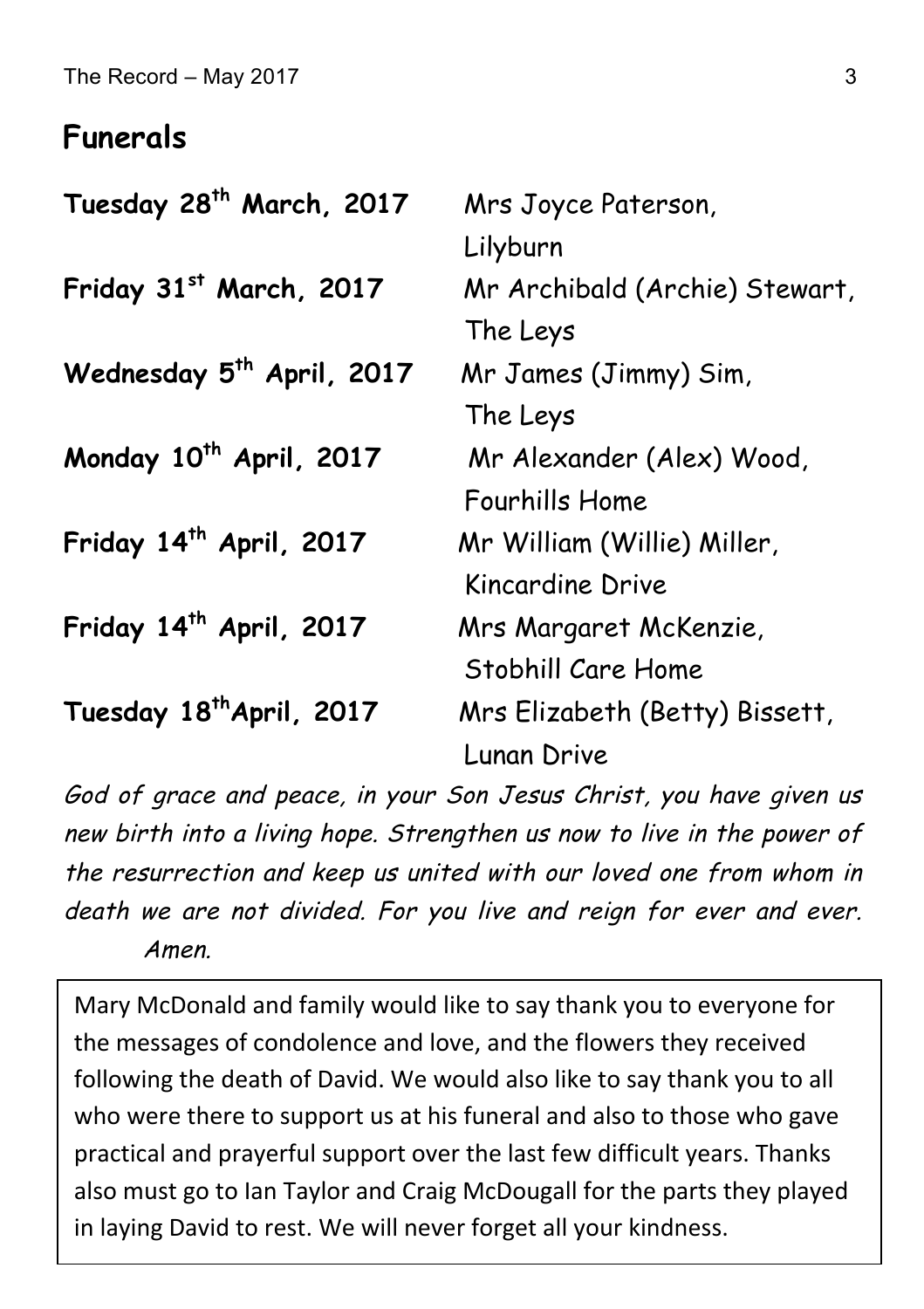## **Senior Elder celebrates**

On the 5<sup>th</sup> of April 2017 Jim Stormont, our Senior Elder, celebrated his 90<sup>th</sup> birthday after the Wednesday morning Service with some of his Church family in Room 2.

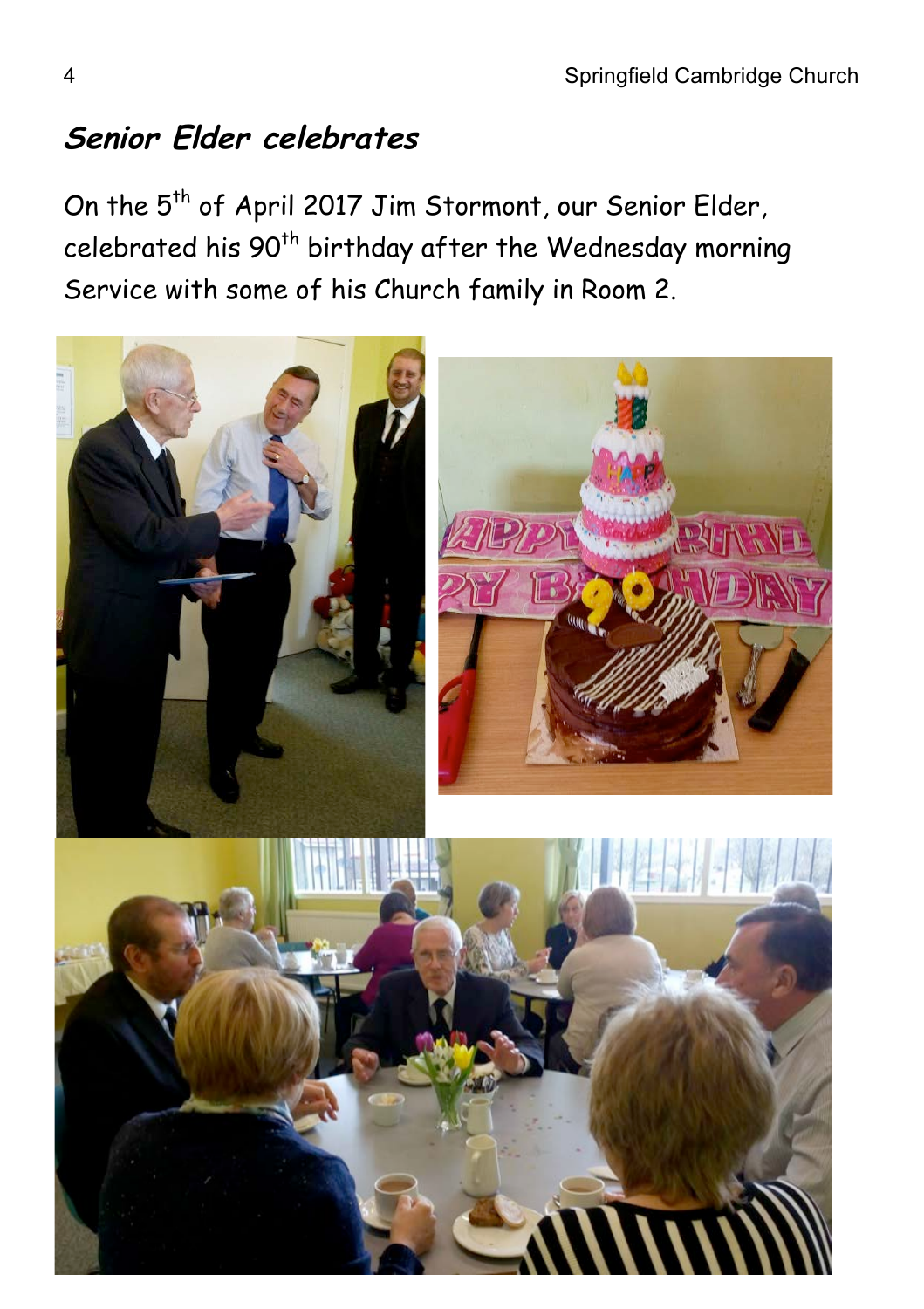## **LOOKING AHEAD**



#### **Vestry Hour – Wednesday mornings at 10 am**

Should anyone wish to see the Minister, Ian will be available on the **10th, 17th, 31st May, 2017**  from 10-11 am. Should you wish to see him at another time, please contact Ian on  $\mathbf{\mathfrak{B}}0141$  772



1540 or  $\oplus$  ITaylor@churchofscotland.org.uk and another arrangement can be made.

#### **Mid-Week Services – Cambridge Chapel 11.10 am**



The Wednesday morning Service will be held in the Cambridge Chapel. The Cambridge Chapel will also be open Monday – Friday from 10 a.m. - 12 noon for anyone who wishes to find a quiet place

to read the Bible, pray or reflect during the course of the week.



On **Sunday 7thMay, 2017,** our Service will include an element of Thanksgiving to mark the end of the session for the Boys' & Girls' Brigade Companies.

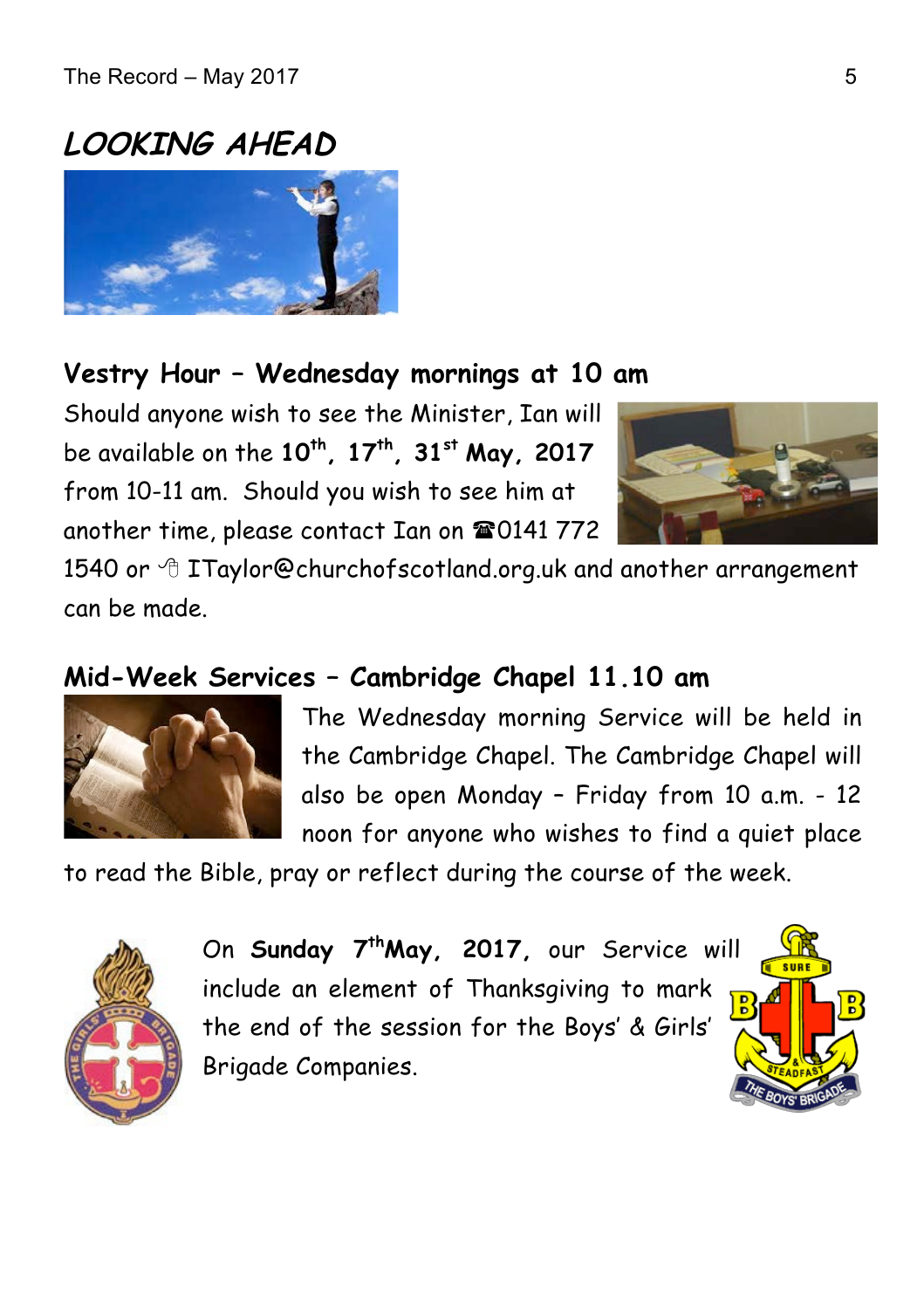**Sunday 14th May, 2017** will be our first Parish Grouping Service at



**Cadder Parish Church at 10.30am.** since the Induction of Rev John MacGregor. Please join your Church friends at the earlier time of 10.30am. at Cadder Church.

There will be a Service at Callieburn Court on **Sunday 14th May, 2017** 



**at 2.30 pm.** This monthly Service at Callieburn Court is open to any member of the congregation who would like to join the residents for a short Service lasting about 20 minutes or so. The Service is held in the Lounge.



**Christian Aid Week 14th – 20th MAY, 2017** The list for **Collectors' names** is available in the

**Hall of Fellowship**. If you can help with the area you have covered in previous years please tick or append your name on a desired street, or contact **Maureen Brown** on ( **0141 563 3501. We are** 



**very short of Collectors this year so your help would be invaluable. Please do what you can to assist.**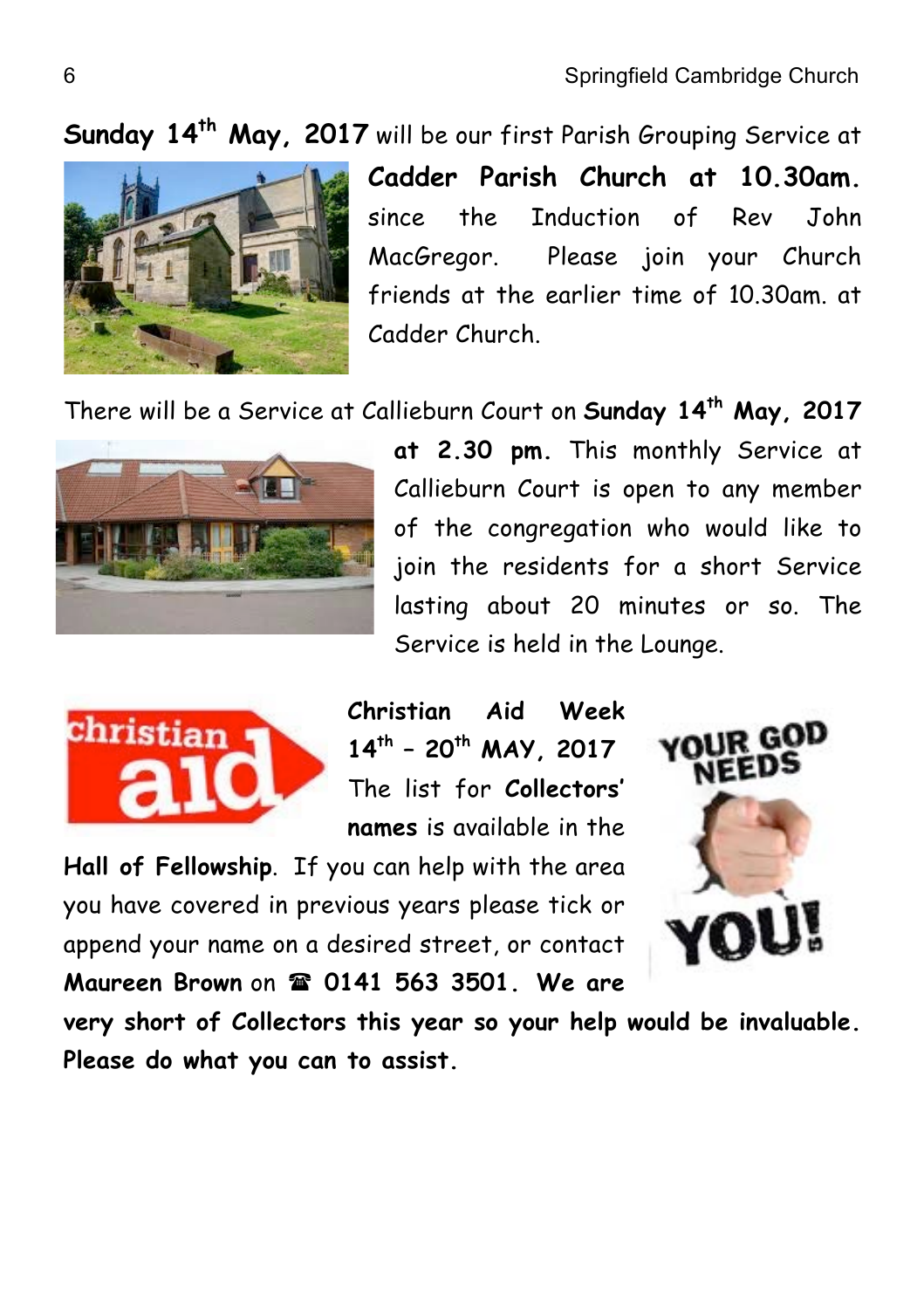## **General Assembly of the Church of Scotland Saturday 20th – Friday 25th May, 2017**

The General Assembly reports have now been published on the Church of Scotland website and further details will be uploaded over the coming weeks: http://www.churchofscotland.org.uk/about\_us/ general\_assembly/ general\_assembly\_2017.

The Lord High Commissioner to this year's General Assembly is to be HRH The Princess Royal. In view of this, security will be heightened.

The daily proceedings from the General Assembly can be viewed 'live' online by following the links from the Kirk's website www.churchofscotland.org.uk



#### **INVITATION TO participate in the Local Church Review (LCR)**



Since the last magazine, the LCR Team Leader has met with Minister, Session Clerk and Clerk to the Congregational Board on Wednesday 15<sup>th</sup> March. The office-bearers have had an initial meeting to prepare some of the paperwork associated with the review on

April 18th. The Presbytery Team will return on **Tuesday 30th May, 2017 at 7pm** to meet with our office-bearers and any members of the congregation who wish to join us in the Cambridge Chapel.

## *Thank you*

A very sincere thanks to all at Springfield Cambridge Church for the many cards, gifts and expressions of good wishes on the occasion of my 90<sup>th</sup> birthday. I mustn't forget the lovely cakes. You made it a memorable week. *Jim Stormont*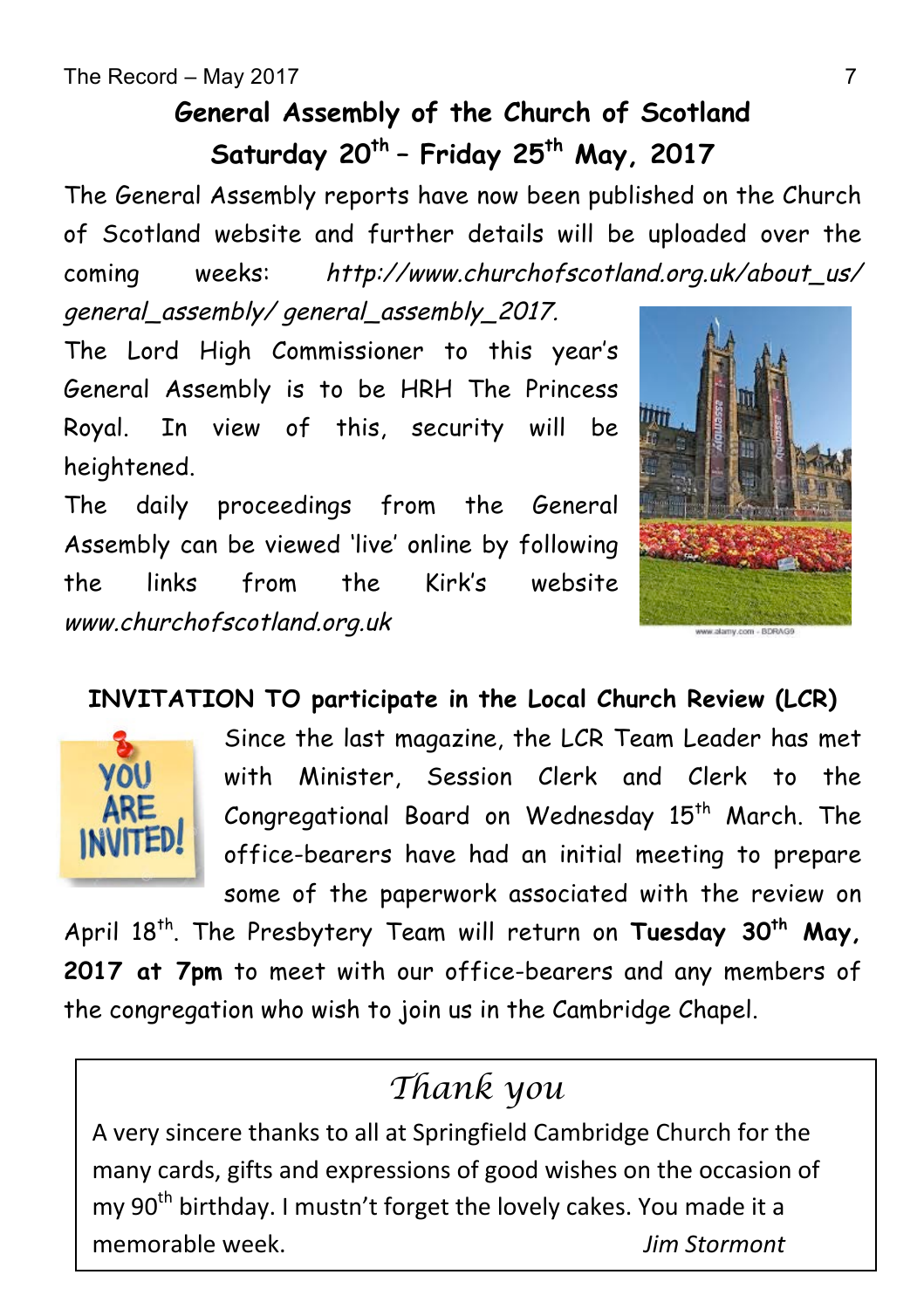## **Treasurer's Report**

Firstly this month, I would like to appeal once again for donations to offset the cost of the Springfield Record. I'm sure you will agree that it is a pleasure to read such a professionally produced colour church magazine 9 times a year! **The recommended donation is £5 per household per year** to cover the printing and stationery costs. Simply place your donation in an envelope marked "Church Record" and place in the offering basket any Sunday. A great many members already give a donation annually and this is most appreciated. Thanks to everyone who contributes!

With the new Tax Year well underway we are able to claim £2,000 in tax recoveries under the Gift Aid Small Donations Scheme.

This month we will pay our annual insurance premium of £3,830 for cover on the church buildings and the manse. The premium has increased by £370 compared with 2016 due to an increase in Insurance Premium Tax.

The General Fund Receipts and Payments Account show a surplus for the year to date as at 12/4/17 of £15,193 as below:-

|                                      | YTD(E)   | BUDGETED (£) |
|--------------------------------------|----------|--------------|
| <b>FWO Scheme</b>                    | 4,818    | 4,622        |
| Gift Aid                             | 20,349   | 20,121       |
| <b>Tax Recoveries</b>                | 19,899** | $n/a$ ***    |
| Open Plate                           | 2,017    | 2,139        |
| <b>Other Ordinary General Income</b> | 6,950    | 7,081        |
| <b>TOTAL ORD GEN INCOME</b>          | 54,033   |              |
| <b>GENERAL FUND EXPENDITURE</b>      | 38,840   | 40,424       |

\*\* The Tax Recoveries of £19,899 relates to claims that were originally due to be settled in 2016, but were not settled by HMRC until this year. \*\*\* No Budgeted Tax Recovery figure shown as 12/4/17. Budgeted figure for the 2017 Calendar year is £19,899 (same as 2016)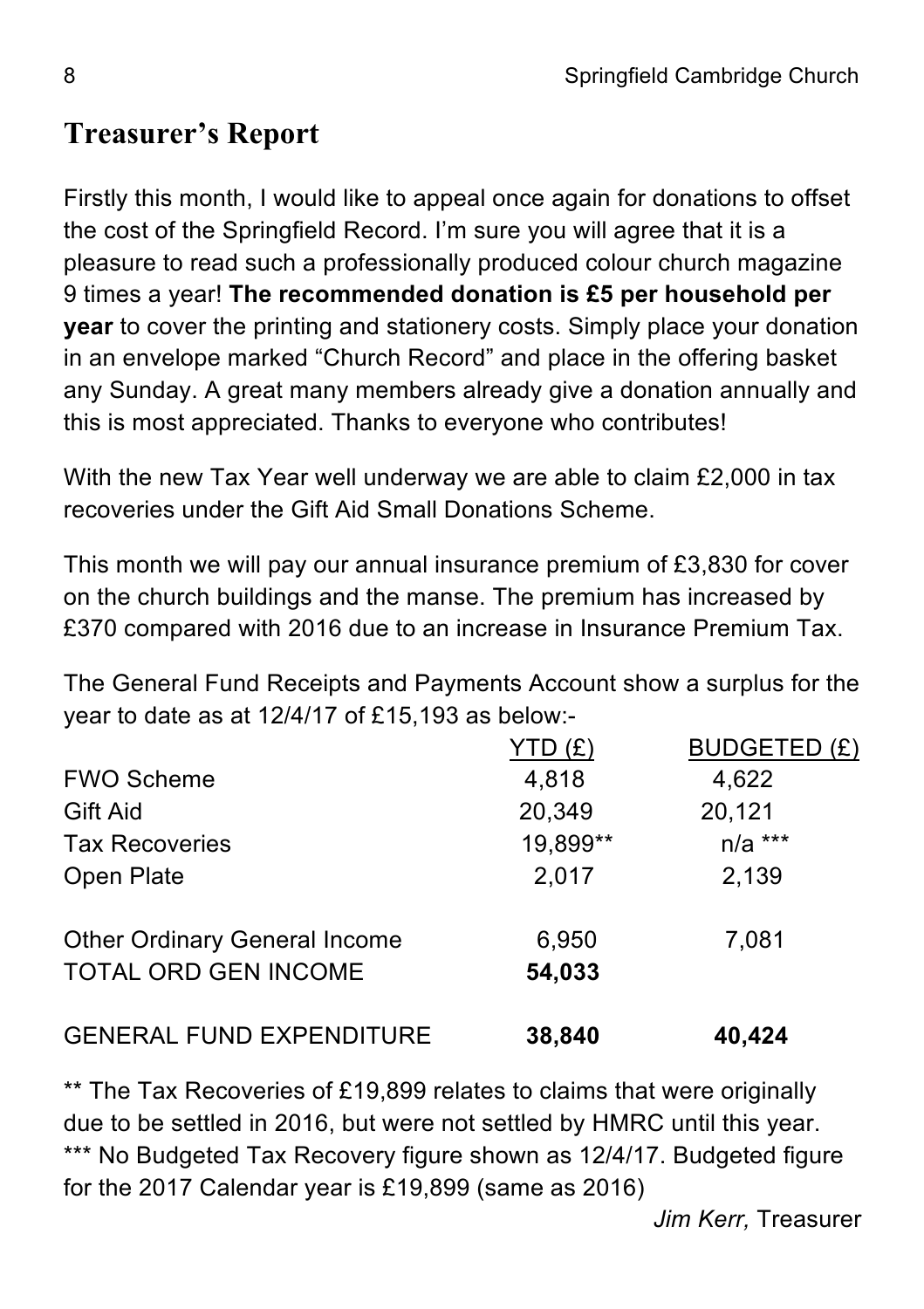#### **THE GUILD**

The Annual General Meeting was held on  $3<sup>rd</sup>$  April, 2017. Isabel Hutchison is the new Convener, and Irene Smillie is now the Treasurer. Unfortunately there were no volunteers to carry out the role of Secretary. However if any member now feels that they would be able to provide some assistance with the secretarial duties Isabel would be very pleased to hear from them.

 One of the main activities of the Guild is to raise funds and this year at the AGM a total of £2541 was disbursed to various charities, including £1500 to the Church Fabric Fund and £691 to the Guild Projects. Following the business part of the meeting we had a fun quiz and then a recorded message from the Moderator who had a number of amusing tales to tell. There was also a short musical presentation from the Heart and Soul Band recorded at the Annual Gathering in Dundee in 2016.

Our outing is on  $13<sup>th</sup>$  May, 2017 when we are off to Largs via Cardwell Garden Centre. The bus will leave the Church Car Park at 10.30am. Other forthcoming events include the "Big Sing at the General Assembly" being held in the Assembly Hall in Edinburgh on 23<sup>rd</sup> May. It is hoped that this will be as enjoyable an event as last year. We are hosting the North Presbyterial Council Meeting "Echoes of Assembly" on 5<sup>th</sup> June, 2017 at **7.30pm.** Please note the change of date from that in the syllabus and announced at the last meeting. Contributions of home baking would be much appreciated. Please could all those who requested a ticket for Annual Gathering in September pay the £10 bus fare to Irene Smillie before  $5<sup>th</sup>$ June, 2017. Thank you.

 We will resume our regular meetings in September and anyone interested in joining as a new member will be very welcome. *Ellen Robertson*

#### **Flower Calendar**

#### **MAY**

**Distributors:** Mrs A Henderson (772 5888) and Mrs S Paton (772 4430) **Donors:** Mr J McGilvery (2<sup>nd</sup> & 8<sup>th</sup>), Mrs E McSheehy, Mrs L McGrath, Mrs Stewart (16<sup>th</sup>), Mrs C Mackintosh, Mrs E Graham (27<sup>th</sup>)

#### **JUNE**

**Distributors:** Mrs M Leeper (772 0196) and Mrs C Bickers (563 6607) **Donors:** Mrs J Martin (6<sup>th</sup> & 26<sup>th</sup>), Mrs E Wishart, Mrs McDougall (12<sup>th</sup>), Mrs Watson (14<sup>th</sup>), Mrs L Reynolds (29<sup>th</sup>), Mrs I Harley, Mrs G Magin (last Sunday in June)